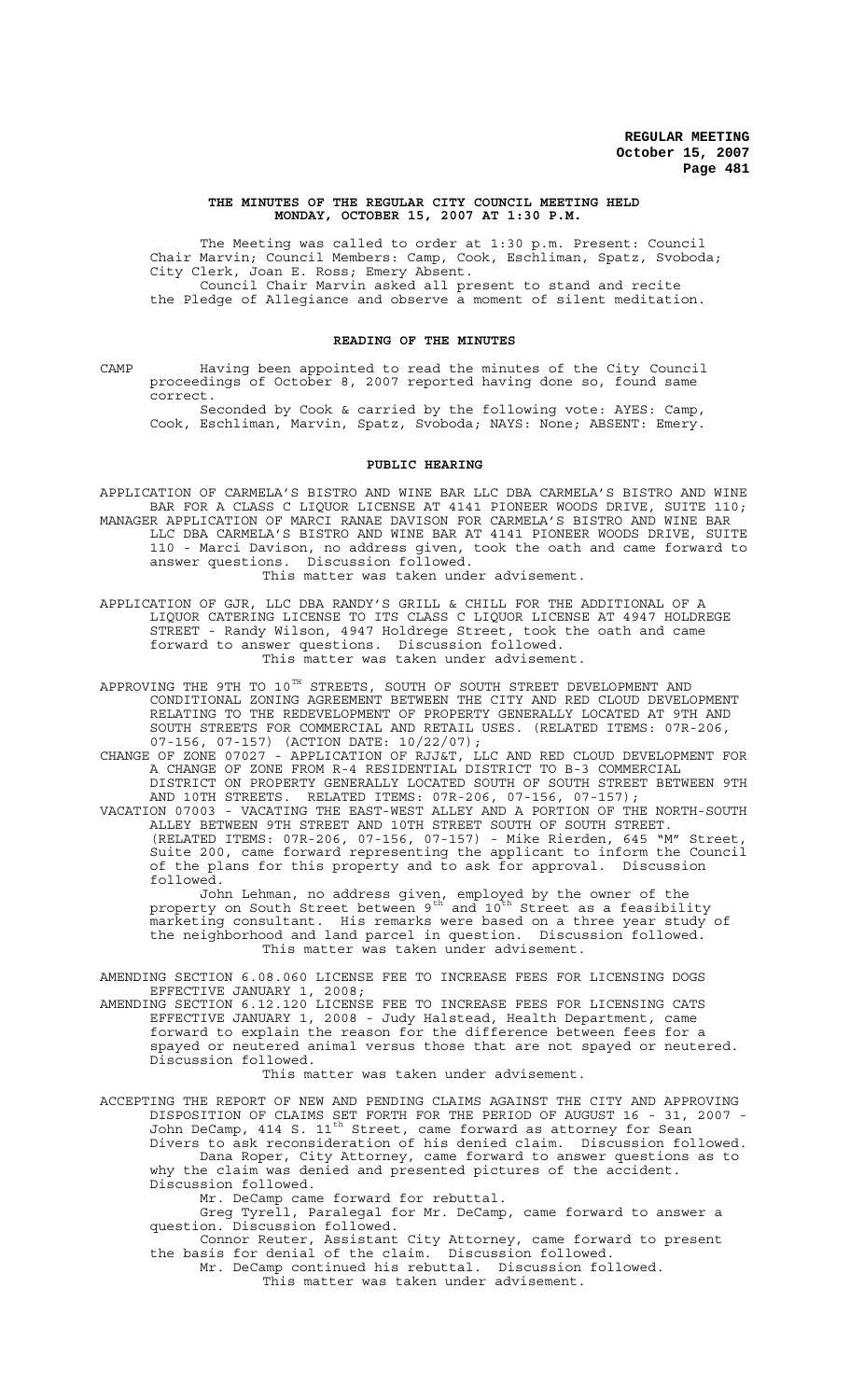SPECIAL PERMIT 07004 - APPEAL OF MIKE AND KITRA DEGER TO THE CONDITIONAL APPROVAL OF THE REQUEST OF VERIZON WIRELESS TO CONSTRUCT A 158' TALL MONOPOLE FOR PERSONAL WIRELESS FACILITIES ON PROPERTY GENERALLY LOCATED AT 140TH AND O STREETS - Katrina Robertson, Selective Site Consultants, Inc., 8500 W. 110<sup>th</sup> St., Ste. 300, Overland Park, KS, came forward to inform the Council that through their research it was found not to be a property line issue. The monopole will be a fenced compound. Discussion followed.

This matter was taken under advisement.

**\*\* END OF PUBLIC HEARING \*\***

# **COUNCIL ACTION**

#### **LIQUOR RESOLUTIONS**

APPLICATION OF CARMELA'S BISTRO AND WINE BAR LLC DBA CARMELA'S BISTRO AND WINE BAR FOR A CLASS C LIQUOR LICENSE AT 4141 PIONEER WOODS DRIVE, SUITE 110 - CLERK read the following resolution, introduced by Jon Camp, who moved its adoption for approval:

A-84578 BE IT RESOLVED by the City Council of the City of Lincoln, Nebraska:

That after hearing duly had as required by law, consideration of the facts of this application, the Nebraska Liquor Control Act, and the pertinent City ordinances, the City Council recommends that the application of Carmela's Bistro and Wine Bar LLC dba Carmela's Bistro and Wine Bar for a Class "C" liquor license at 4141 Pioneer Woods Drive, Suite 110, Lincoln, Nebraska, for the license period ending October 31, 2008, be approved with the condition that the premise complies in every respect with all city and state regulations. The City Clerk is directed to transmit a copy of this resolution to the Nebraska Liquor Control Commission.

Introduced by Jon Camp Seconded by Svoboda & carried by the following vote: AYES: Camp, Cook, Eschliman, Marvin, Spatz, Svoboda; NAYS: None; ABSENT: Emery.

MANAGER APPLICATION OF MARCI RANAE DAVISON FOR CARMELA'S BISTRO AND WINE BAR LLC DBA CARMELA'S BISTRO AND WINE BAR AT 4141 PIONEER WOODS DRIVE, SUITE 110 - CLERK read the following resolution, introduced by Jon Camp, who moved its adoption for approval:

A-84579 WHEREAS, Carmela's Bistro and Wine Bar LLC dba Carmela's Bistro and Wine Bar located at 4141 Pioneer Woods Drive, Suite 110, Lincoln, Nebraska has been approved for a Retail Class "C" liquor license, and now requests that Marci Ranae Davison be named manager;

WHEREAS, Marci Ranae Davison appears to be a fit and proper person to manage said business.

NOW, THEREFORE, BE IT RESOLVED by the City Council of the City of Lincoln, Nebraska:

That after hearing duly had as required by law, consideration of the facts of this application, the Nebraska Liquor Control Act, and the pertinent City ordinances, the City Council recommends that Marci Ranae Davison be approved as manager of this business for said licensee. The City Clerk is directed to transmit a copy of this resolution to the Nebraska Liquor Control Commission.

Introduced by Jon Camp Seconded by Svoboda & carried by the following vote: AYES: Camp, Cook, Eschliman, Marvin, Spatz, Svoboda; NAYS: None; ABSENT: Emery.

APPLICATION OF GJR, LLC DBA RANDY'S GRILL & CHILL FOR THE ADDITIONAL OF A LIQUOR CATERING LICENSE TO ITS CLASS C LIQUOR LICENSE AT 4947 HOLDREGE STREET - CLERK read the following resolution, introduced by Jon Camp, who moved its adoption for approval:<br>A-84580 BE IT RESOLVED by the City Cou

BE IT RESOLVED by the City Council of the City of Lincoln, Nebraska:

That after hearing duly had as required by law, consideration of the facts of this application, the Nebraska Liquor Control Act, and the pertinent City ordinance, the City Council recommends that the application of GJR, LLC dba Randy's Grill & Chill for the issuance of a Catering Permit to the existing liquor license, located at 4947 Holdrege Street, Lincoln, Nebraska, be approved with the condition that the premise complies in every respect with all city and state regulations.

BE IT FURTHER RESOLVED that a copy of this resolution be transmitted by the City Clerk to the Nebraska Liquor Control Commission. Introduced by Jon Camp

Seconded by Svoboda & carried by the following vote: AYES: Camp, Cook, Eschliman, Marvin, Spatz, Svoboda; NAYS: None; ABSENT: Emery.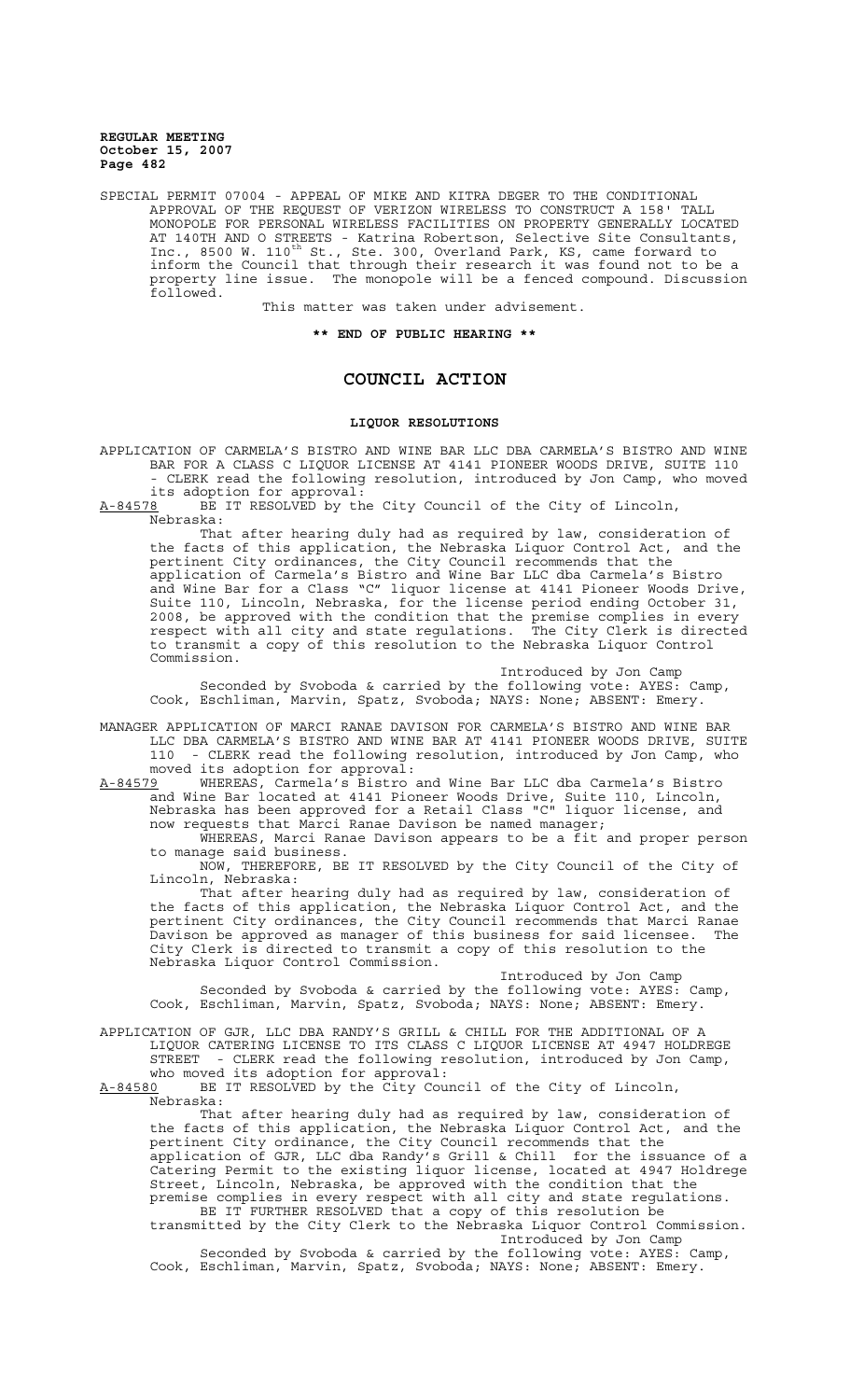### **ORDINANCES - 2ND READING & RELATED RESOLUTIONS (as required)**

- APPROVING THE 9TH TO 10TH STREETS, SOUTH OF SOUTH STREET DEVELOPMENT AND CONDITIONAL ZONING AGREEMENT BETWEEN THE CITY AND RED CLOUD DEVELOPMENT RELATING TO THE REDEVELOPMENT OF PROPERTY GENERALLY LOCATED AT 9TH AND SOUTH STREETS FOR COMMERCIAL AND RETAIL USES. (RELATED ITEMS: 07R-206, 07-156, 07-157) (ACTION DATE: 10/22/07)
- CHANGE OF ZONE 07027 APPLICATION OF RJJ&T, LLC AND RED CLOUD DEVELOPMENT FOR A CHANGE OF ZONE FROM R-4 RESIDENTIAL DISTRICT TO B-3 COMMERCIAL DISTRICT ON PROPERTY GENERALLY LOCATED SOUTH OF SOUTH STREET BETWEEN 9TH AND 10TH STREETS. (RELATED ITEMS: 07R-206, 07-156, 07-157) - CLERK read an ordinance, introduced by Jon Camp, amending the Lincoln Zoning District Maps attached to and made a part of Title 27 of the Lincoln Municipal Code, as provided by Section 27.05.020 of the Lincoln Municipal Code, changing the boundaries of the districts established and shown thereon, the second time.
- VACATION 07003 VACATING THE EAST-WEST ALLEY AND A PORTION OF THE NORTH-SOUTH ALLEY BETWEEN 9TH STREET AND 10TH STREET SOUTH OF SOUTH STREET. (RELATED ITEMS: 07R-206, 07-156, 07-157) - CLERK read an ordinance, introduced by Jon Camp, vacating the east-west alley and a portion of the north-south alley between  $9^{\text{th}}$  Street and  $10^{\text{th}}$  Street, south of South Street, and retaining title thereto in the City of Lincoln, Lancaster County, Nebraska, the second time.
- AMENDING SECTION 6.08.060 LICENSE FEE TO INCREASE FEES FOR LICENSING DOGS EFFECTIVE JANUARY 1, 2008 - CLERK read an ordinance, introduced by Jon Camp, amending Section 6.08.060 of the Lincoln Municipal Code relating to license fees for dogs to increase the fee for licensing a dog; and repealing Section 6.08.060 of the Lincoln Municipal Code as hitherto existing, the second time.
- AMENDING SECTION 6.12.120 LICENSE FEE TO INCREASE FEES FOR LICENSING CATS EFFECTIVE JANUARY 1, 2008 - CLERK read an ordinance, introduced by Jon Camp, amending Section 6.12.120 of the Lincoln Municipal Code relating to license fees for cats to increase the fee for licensing a cat; and repealing Section 6.12.120 of the Lincoln Municipal Code as hitherto existing, the second time.

### **PUBLIC HEARING RESOLUTIONS**

ACCEPTING THE REPORT OF NEW AND PENDING CLAIMS AGAINST THE CITY AND APPROVING DISPOSITION OF CLAIMS SET FORTH FOR THE PERIOD OF AUGUST 16 - 31, 2007 - PRIOR to reading:

CAMP Moved to amend Bill No. 07R-207 by placing the Sean Divers claim on Pending for one week.

Seconded by Eschliman & **LOST** by the following vote: AYES: None; NAYS: Camp, Cook, Eschliman, Marvin, Spatz, Svoboda; ABSENT: Emery. CLERK Read the following resolution, introduced by Jon Camp, who moved

its adoption: A-84581 BE IT RESOLVED by the City Council of the City of Lincoln, Nebraska:

That the claims listed in the attached report, marked as Exhibit "A", dated October 1, 2007, of various new and pending tort claims filed against the City of Lincoln with the Office of the City Attorney or the Office of the City Clerk, as well as claims which have been disposed of, are hereby received as required by Neb. Rev. Stat. § 13-905 (Reissue 1997). The dispositions of claims by the Office of the City Attorney, as shown by the attached report, are hereby approved:

| DENIED                                         |        | ALLOWED OR SETTLED       |
|------------------------------------------------|--------|--------------------------|
| Dan White & Kathryn White $\frac{1}{2}$ 199.40 |        | Danna Reiner             |
| 21.40                                          |        |                          |
| Adeline Bauer                                  | 500.00 | Perkins Properties, Inc. |
| 125.00                                         |        |                          |
| Security National Properties 15,072.88         |        | Katie Ebert              |
| 1,381.54                                       |        |                          |
| Irene Hutchison                                | NAS*   |                          |
| Pam Liqenza                                    | 428.00 |                          |
| Joyce Gana                                     | 427.00 |                          |
| Claims Management Resources                    |        |                          |
| on behalf of Windstream                        | 902.03 |                          |
| Sean Divers                                    | NAS*   |                          |
| William C. Kunkel                              | 53.00  |                          |
| * No Amount Specified                          |        |                          |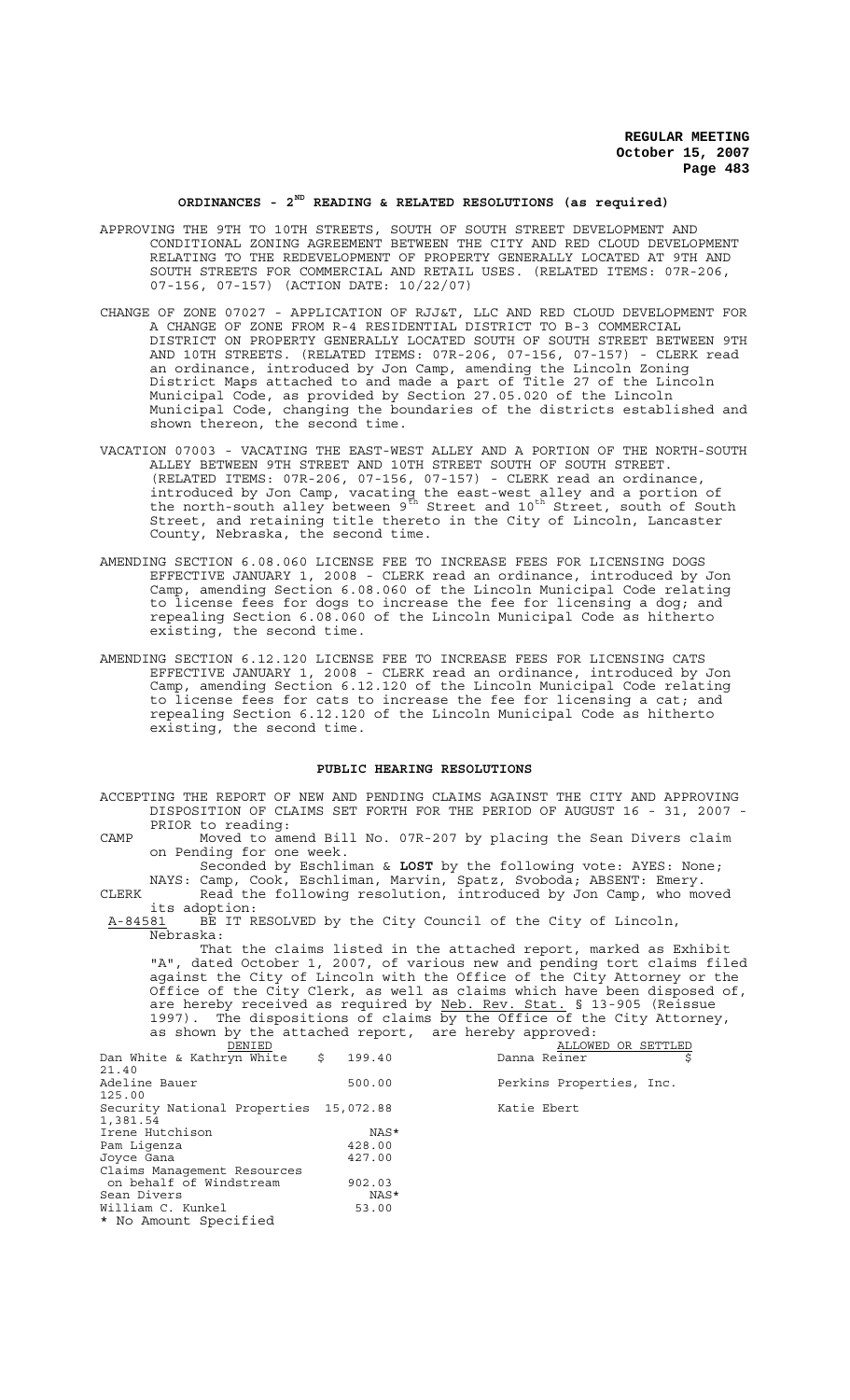> The City Attorney is hereby directed to mail to the various claimants listed herein a copy of this resolution which shows the final disposition of their claim.

Introduced by Jon Camp Seconded by Svoboda & carried by the following vote: AYES: Camp, Cook, Eschliman, Marvin, Spatz, Svoboda; NAYS: None; ABSENT: Emery.

SPECIAL PERMIT 07004 - APPEAL OF MIKE AND KITRA DEGER TO THE CONDITIONAL APPROVAL OF THE REQUEST OF VERIZON WIRELESS TO CONSTRUCT A 158' TALL MONOPOLE FOR PERSONAL WIRELESS FACILITIES ON PROPERTY GENERALLY LOCATED AT 140TH AND O STREETS - CLERK read the following resolution, introduced by Jon Camp, who moved its adoption:<br>A-84582 WHEREAS, Verizon Wireless has

WHEREAS, Verizon Wireless has submitted an application designated as Special Permit No. 07004 for authority to construct a 158' tall monopole for personal wireless facilities capable of accommodating up to three carriers in the I-1 zoning district on property generally located at 140th and O Streets, and described as:

Lot 33 I.T., located in the Southwest Quarter of

Section 21, Township 10 North, Range 8 East of the 6th

P.M., Lancaster County, Nebraska;

WHEREAS, the Lincoln City-Lancaster County Planning Commission has held a public hearing on said application; and

WHEREAS, the community as a whole, the surrounding neighborhood, and the real property adjacent to the area included within the site plan for this wireless facility tower will not be adversely affected by granting such a permit; and

WHEREAS, said site plan together with the terms and conditions hereinafter set forth are consistent with the comprehensive plan of the City of Lincoln and with the intent and purpose of Title 27 of the Lincoln Municipal Code to promote the public health, safety, and general welfare.

NOW, THEREFORE, BE IT RESOLVED by the City Council of the City of Lincoln, Nebraska:

That the application of Verizon Wireless, hereinafter referred to as "Permittee", to construct a 158' tall monopole wireless facility capable of accommodating the antennas of three carriers be and the same is hereby granted under the provisions of Section 27.68.030 the Lincoln Municipal Code upon condition that construction of said tower be in strict compliance with said application, the site plan, and the

following additional express terms, conditions, and requirements: 1. This permit approves a 158' tall monopole for wireless facilities capable of accommodating the antennas for at least three service providers.

2. Before receiving building permits:

a. The Permittee shall complete the following instructions and submit to the Planning Department for review and approval a revised site plan including five copies showing the following revisions: i. A revised landscape plan that demonstrates

compliance with Design Standards.

- ii. Add a note to Sheet A01 stating that the heights of the antennas and the locations of the equipment shelters are approximate and can vary
- at the time of building permits. iii. Add a note stating that the tower will not be lighted.
- iv. Show all setbacks and dimensions to the tower being measured to the edge of the tower and not to the centerline of the tower.
- b. The construction plans comply with the approved plans. c. Verification of findings of no significant impact from the Lincoln Airport Authority and the Nebraska
	- Historical Society.

Before use of the facility all development and construction shall have been completed in compliance with the approved plans. 4. All privately-owned improvements shall be permanently maintained by the Permittee.

5. The site plan approved by this permit shall be the basis for all interpretations of setbacks, yards, locations of buildings, location of parking and circulation elements, and similar matters.

6. This resolution's terms, conditions, and requirements bind and obligate the Permittee, its successors and assigns.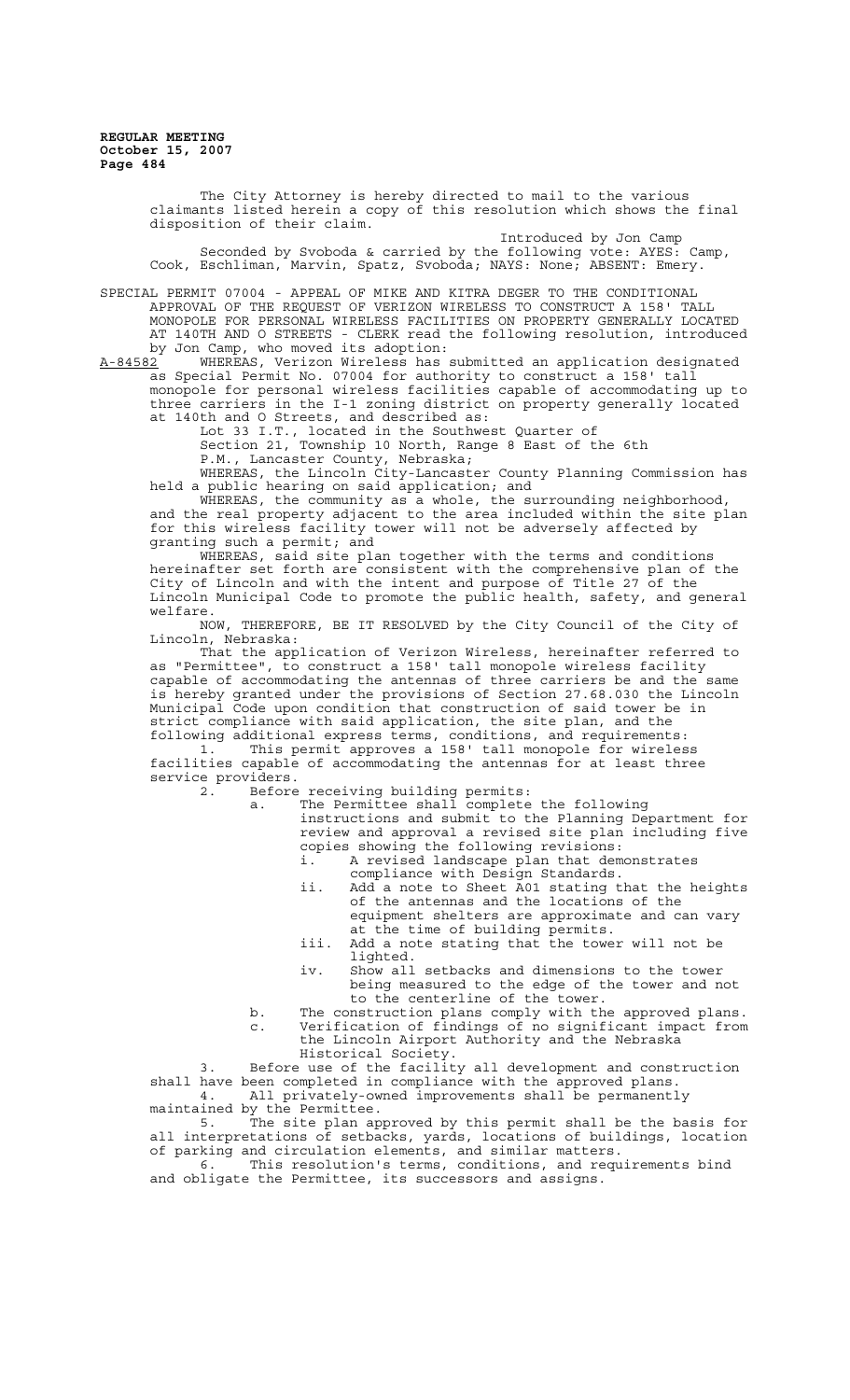7. The applicant shall sign and return the letter of acceptance to the City Clerk within 60 days following the approval of the special permit, provided, however, said 60-day period may be extended up to six months by administrative amendment. The clerk shall file a copy of the resolution approving the special permit and the letter of acceptance with the Register of Deeds, filling fees therefor to be paid in advance by the applicant.

Introduced by Jon Camp Seconded by Svoboda & carried by the following vote: AYES: Camp, Cook, Eschliman, Marvin, Spatz, Svoboda; NAYS: None; ABSENT: Emery.

APPROVING AN AGREEMENT BETWEEN THE CITY OF LINCOLN AND THE NEBRASKA DEPARTMENT OF HEALTH AND HUMAN SERVICES FOR THE 2007-2009 MINORITY HEALTH INITIATIVE PROJECT - CLERK read the following resolution, introduced by

Jon Camp, who moved its adoption: A-84583 BE IT RESOLVED by the City Council of the City of Lincoln, Nebraska:

That the attached Agreement between the Nebraska Department of Health and Human Services and the Lincoln-Lancaster County Health Department to accept a subgrant in the amount of \$902,359.00 for the 2007 - 2009 Minority Health Initiative Projects, in accordance with the terms, conditions and assurances contained in said Agreement is hereby approved and the prior signature of the Health Director is hereby ratified and approved by the majority vote of the City Council. The City Clerk is directed to return the executed copies of the Agreement to Bruce Dart, Director of the Lincoln Lancaster County Health Department.

Introduced by Jon Camp Seconded by Svoboda & carried by the following vote: AYES: Camp, Cook, Eschliman, Marvin, Spatz, Svoboda; NAYS: None; ABSENT: Emery.

# **PETITIONS & COMMUNICATIONS**

THE FOLLOWING WERE REFERRED TO THE PLANNING DEPT.:

Change of Zone 07054HP - App. of Gamma Phi Beta Building Association to designate a historic landmark known as Gamma Phi Beta Sorority house on property located at 415 N. 16<sup>th</sup> Street. Change of Zone 07055 - App. of Hoppe, Inc. from P Public Use District to

R-4 Residential District on property located at 1635 N. 10<sup>th</sup> Street and Military Road.

Change of Zone 07056 - App. of John and Andrea Schleich from AGR to R-3 on property located at Ashbrook Drive and Northshore Drive. Special Permit 1989B - App. of Thomas L. Folsom, Susan Brouse and Don Brouse for Planned Service Commercial on property located at S. 27<sup>th</sup> Planned Service Commercial on property located at S. 27<sup>t</sup> Street and Kendra Lane.

Special Permit 1992A - App. of John and Andrea Schleich for an amendment to the Edenton Woods Community Unit Plan to add approximately 33 dwelling units with requests to waive block length and to rollover curves on property located at Ashbrook Drive & Northshore Drive. Special Permit 07047 - App. of Hoppe, Inc. for approximately 73 dwelling units, with requests to waive screening along the limits of community unit plan, reduction in parking, reduce front yard setback, stormwater detention, spacing of local streets to major streets and minimum elevation of streets in a floodplain on property located at 1635 North  $10^{th}$  Street and Military Road.

- SETTING THE HEARING DATE OF MONDAY, OCTOBER 29, 2007 AT 5:30 P.M. FOR THE APPLICATION OF L & M FOODS, INC. DBA SAM & LOUIE'S FOR A CLASS I LIQUOR LICENSE LOCATED AT 1501 PINE LAKE ROAD, STE. 9 & 10 - CLERK read the following resolution, introduced by Jonathan Cook, who moved its adoption:
- A-84584 BE IT RESOLVED by the City Council, of the City of Lincoln, that a hearing date is hereby set for Mon., October 29, 2007 at 5:30 p.m. or as soon thereafter as possible in the City Council Chambers, County-City Building, 555 S. 10<sup>th</sup> St., Lincoln, NE, for Application of L & M Foods, Inc. dba Sam & Louie's for a Class I liquor license located at 1501 Pine Lake Road, Ste. 9 & 10.

If the Police Dept. is unable to complete the investigation by said time, a new hearing date will be set.

Introduced by Jonathan Cook Seconded by Svoboda & carried by the following vote: AYES: Camp, Cook, Eschliman, Marvin, Spatz, Svoboda; NAYS: None; ABSENT: Emery.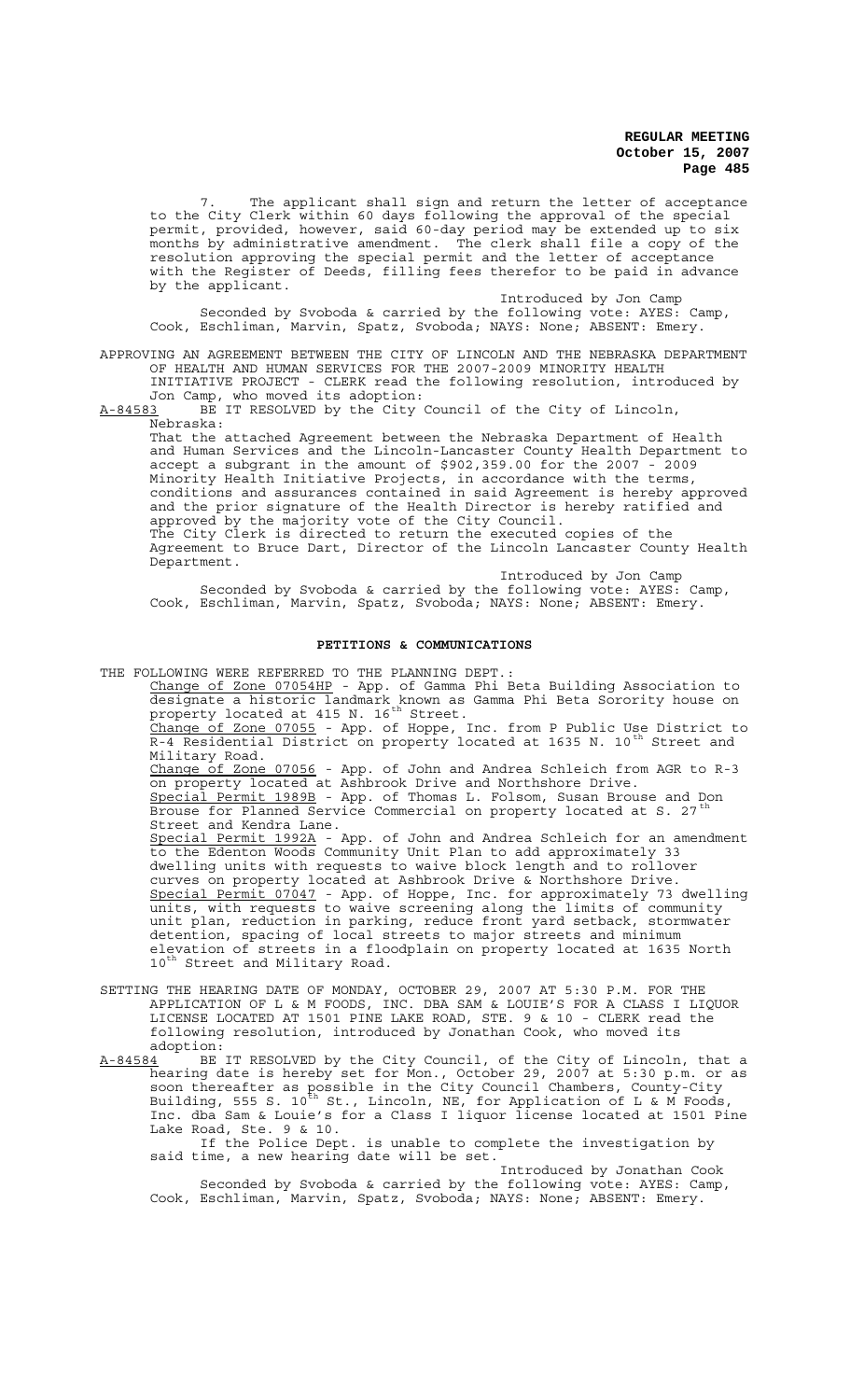## **MISCELLANEOUS BUSINESS**

CLERK'S LETTER AND MAYORS APPROVAL OF ORDINANCES AND RESOLUTIONS PASSED BY COUNCIL ON OCTOBER 8, 2007 - CLERK presented said report which was placed on file in the Office of the City Clerk.

SETTING THE HEARING DATE OF MONDAY, OCTOBER 29, 2007 AT 5:30 P.M. FOR APPLICATION OF CRABBY BILL'S SEAFOOD SHACK, INC. DBA CRABBY BILL'S SEAFOOD SHACK FOR A SIDEWALK CAFÉ APPROXIMATELY 20' X 18' LOCATED AT 803 Q STREET - CLERK read the following resolution, introduced by Jonathan Cook, who moved its adoption:

A-84585 BE IT RESOLVED by the City Council, of the City of Lincoln, that a hearing date is hereby set for Mon., October 29, 2007 at 5:30 p.m. or as soon thereafter as possible in the City Council Chambers, County-City Building, 555 S. 10th St., Lincoln, NE, for Application of Crabby Bill's Seafood Shack, Inc. dba Crabby Bill's Seafood Shack for a sidewalk café approximately 20' x 18' located at 803 Q Street.

 If the Police Dept. is unable to complete the investigation by said time, a new hearing date will be set.

Introduced by Jonathan Cook Seconded by Svoboda & carried by the following vote: AYES: Camp, Cook, Eschliman, Marvin, Spatz, Svoboda; NAYS: None; ABSENT: Emery.

### **REPORTS OF CITY OFFICERS**

CLERKS LETTER AND MAYOR'S APPROVAL OF ORDINANCES AND RESOLUTIONS PASSED BY COUNCIL ON OCTOBER 1, 2007 - CLERK presented said report which was placed on file in the Office of the City Clerk.

- LINCOLN WATER & WASTEWATER SYSTEM RECAPITULATION OF DAILY CASH RECEIPTS FOR SEPTEMBER 2007 - CLERK presented said report which was placed on file in the Office of the City Clerk. **(8-71)**
- REPORT FROM CITY TREASURER OF TELECOMMUNICATIONS OCCUPATION TAX FOR THE MONTH OF MARCH 2006 THRU SEPT. 2007: ASSOCIATION ADMINISTRATORS, INC.; JANUARY 2007 THRU JUNE 2007: MATRIX TELECOM.; JUN 2007: UCN, INC.; JULY 2007: TELECORP COMM., BROADBAND DYNAMICS, VERIZON-VERIZON SELECT, FLYING J COMM., CIMCO, IBM GLOBAL, BUSINESS PRODUCTS SOLUTIONS, TELEPLUS WIRELESS, QUANTUM SHIFT, KDDI AMERICA, USCOC OF NEBRASKA/KANSAS, ACN COMM., INTELLICAL OPERATOR, GLOBAL STAR USA, NETWORK BILLING, MOVIOC, BROADWING, ONSTAR, QWEST, VERIZON-BELL ATALNTIC, UCN, PRIMUS, WORKING ASSETS, VIRGIN MOBILE USA, GLOBAL CROSSING, MCLEOD USA, TRANS NATIONAL, GUARANTEED PHONE, CINCINNATI BELL ANY DISTANCE, ANDIAMO, XO COMM., VOICE COM, GLOBAL CROSSING BANDWIDTH, TRACFONE, LDMI, ADVANCED TEL, EARTHLINK, AT&T COMM. OF MIDWEST, NEW CINGULAR, USCOC OF GREATER IOWA, CRICKET; AUGUST 2007: ATS MOBILE, COVISTA, NOS, FRONTIER COMM. OF AMERICA, AFFINITY NETWORK, BT AMERICAS, BUSINESS TELECOM., ALLTEL COMM. OF NEBRASKA, WINDSTREAM NEBRASKA, NORSTAN NETWORK, NEXTEL WEST, LIGHTYEAR NETWORK, GTC, ENHANCED, GLOBALCOM, ZONE TELECOM, TRI-M, ACCERIS, SBC LONG DISTANCE, FIRST COMM., 360NETWORKS, NOSVA, SPRINT SPECTRUM, SPRINT COMM. COMPANY, ONE VERIZON WAY, ALLTEL, D&D, NEXTEL, WINDSTREAM SYSTEMS OF THE MIDWEST - CLERK presented said report which was placed on file in the Office of the City Clerk. **(20)**
- SETTING THE HEARING DATE OF MONDAY, NOVEMBER 5, 2007, AT 1:30 P.M. FOR THE BOARD OF EQUALIZATION TO EQUALIZE THE ASSESSMENTS ON THE DOWNTOWN BUSINESS IMPROVEMENT DISTRICT, DOWNTOWN MAINTENANCE DISTRICT & CORE BUSINESS IMPROVEMENT DISTRICT OVERLAY - CLERK requested a motion for approval to set the hearing date of Monday, November 5, 2007 at 1:30 p.m.

COOK So moved.

Seconded by Svoboda & carried by the following vote: AYES: Camp, Cook, Eschliman, Marvin, Spatz, Svoboda; NAYS: None; ABSENT: Emery.

**ORDINANCE - 1ST READING & RELATED RESOLUTIONS (AS REQUIRED)- NONE**

**ORDINANCES - 3RD READING & RELATED RESOLUTIONS (as required)- NONE**

**REGISTERED TO SPEAK SESSION - NONE**

**OPEN MICROPHONE SESSION - NONE**